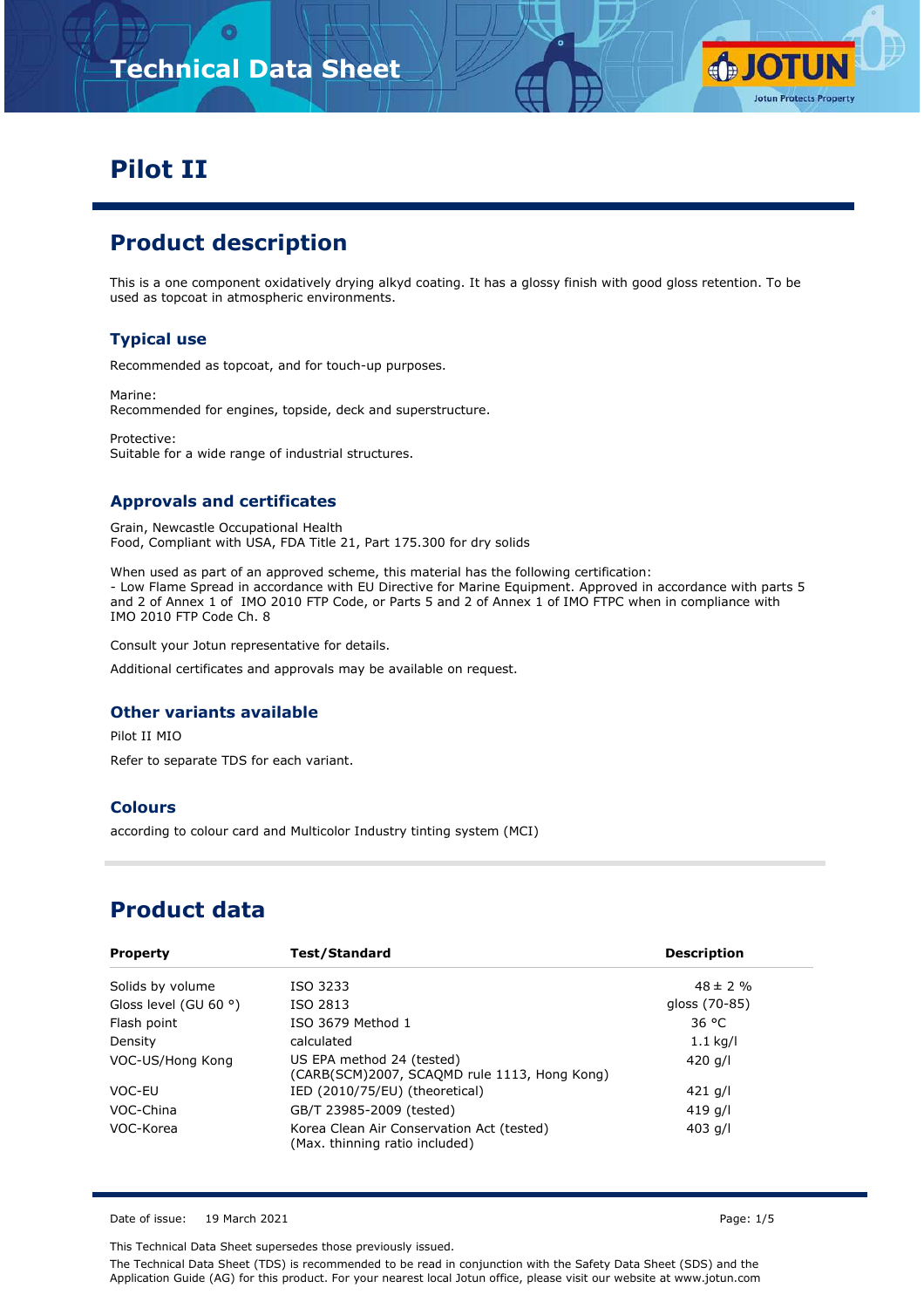

The provided data is typical for factory produced products, subject to slight variation depending on colour. Gloss description: According to Jotun Performance Coatings' definition.

### **Film thickness per coat**

**Typical recommended specification range**

| Dry film thickness         |  | 30 - 50 µm    |                              |
|----------------------------|--|---------------|------------------------------|
| Wet film thickness         |  | $60 - 105$ um |                              |
| Theoretical spreading rate |  |               | $16 - 9.6$ m <sup>2</sup> /l |

### **Surface preparation**

To secure lasting adhesion to the subsequent product all surfaces shall be clean, dry and free from any contamination.

### **Surface preparation summary table**

|                  | <b>Surface preparation</b>                     |                                                |  |  |
|------------------|------------------------------------------------|------------------------------------------------|--|--|
| <b>Substrate</b> | Minimum                                        | Recommended                                    |  |  |
| Coated surfaces  | Clean, dry and undamaged compatible<br>coating | Clean, dry and undamaged compatible<br>coating |  |  |

# **Application**

### **Application methods**

The product can be applied by

| Spray:  | Use air spray or airless spray.                                                                                    |
|---------|--------------------------------------------------------------------------------------------------------------------|
| Brush:  | Recommended for stripe coating and small areas. Care must be taken to achieve the<br>specified dry film thickness. |
| Roller: | May be used. Care must be taken to achieve the specified dry film thickness.                                       |

### **Product mixing**

Single pack

Date of issue: 19 March 2021 **Page: 2/5** 

This Technical Data Sheet supersedes those previously issued.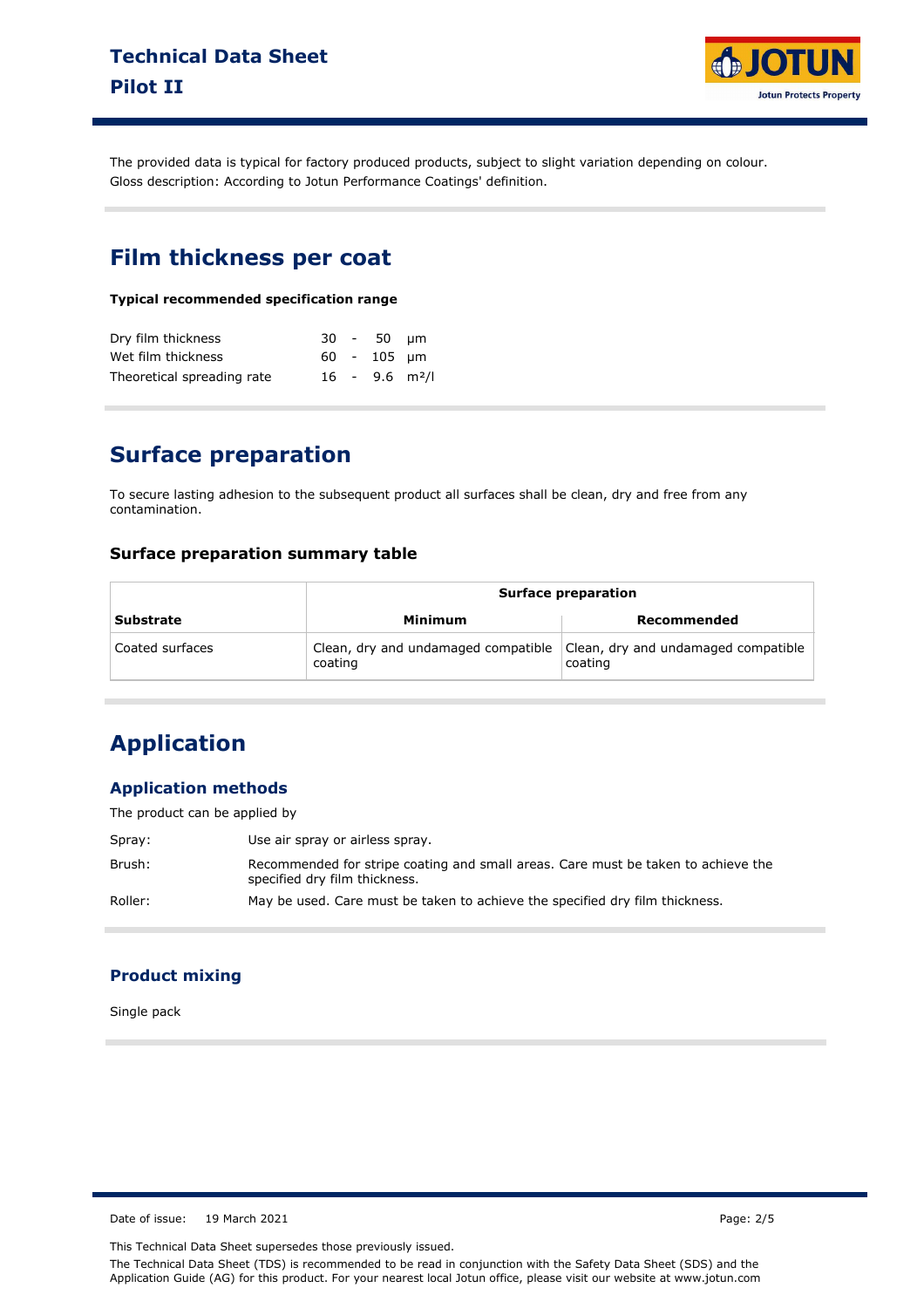

#### **Thinner/Cleaning solvent**

Thinner: Jotun Thinner No. 2

#### **Guiding data for airless spray**

| Nozzle tip (inch/1000):       | 15-19            |
|-------------------------------|------------------|
| Pressure at nozzle (minimum): | 150 bar/2100 psi |

### **Drying and Curing time**

| Substrate temperature     | $5^{\circ}$ C 10 °C 23 °C 40 °C |  |
|---------------------------|---------------------------------|--|
| Surface (touch) dry       | 5h 4h 3h 1h                     |  |
| Walk-on-dry               | 25h 14h 7h 3h                   |  |
| Dry to over coat, minimum | 36 h 24 h 16 h 12 h             |  |

For maximum overcoating intervals, refer to the Application Guide (AG) for this product.

Drying and curing times are determined under controlled temperatures and relative humidity below 85 %, and at average of the DFT range for the product.

Surface (touch) dry: The state of drying when slight pressure with a finger does not leave an imprint or reveal tackiness.

Walk-on-dry: Minimum time before the coating can tolerate normal foot traffic without permanent marks, imprints or other physical damage.

Dry to over coat, minimum: The recommended shortest time before the next coat can be applied.

### **Heat resistance**

|                  | Temperature       |        |  |
|------------------|-------------------|--------|--|
|                  | <b>Continuous</b> | Peak   |  |
| Dry, atmospheric | 120 °C            | 140 °C |  |

Peak temperature duration max. 1 hour.

The temperatures listed relate to retention of protective properties. Aesthetic properties may suffer at these temperatures.

### **Product compatibility**

Depending on the actual exposure of the coating system, various primers and topcoats can be used in combination with this product. Some examples are shown below. Contact Jotun for specific system recommendation.

Previous coat: Subsequent coat: alkyd, epoxy, vinyl alkyd

Date of issue: 19 March 2021 Page: 3/5

This Technical Data Sheet supersedes those previously issued.

The Technical Data Sheet (TDS) is recommended to be read in conjunction with the Safety Data Sheet (SDS) and the Application Guide (AG) for this product. For your nearest local Jotun office, please visit our website at www.jotun.com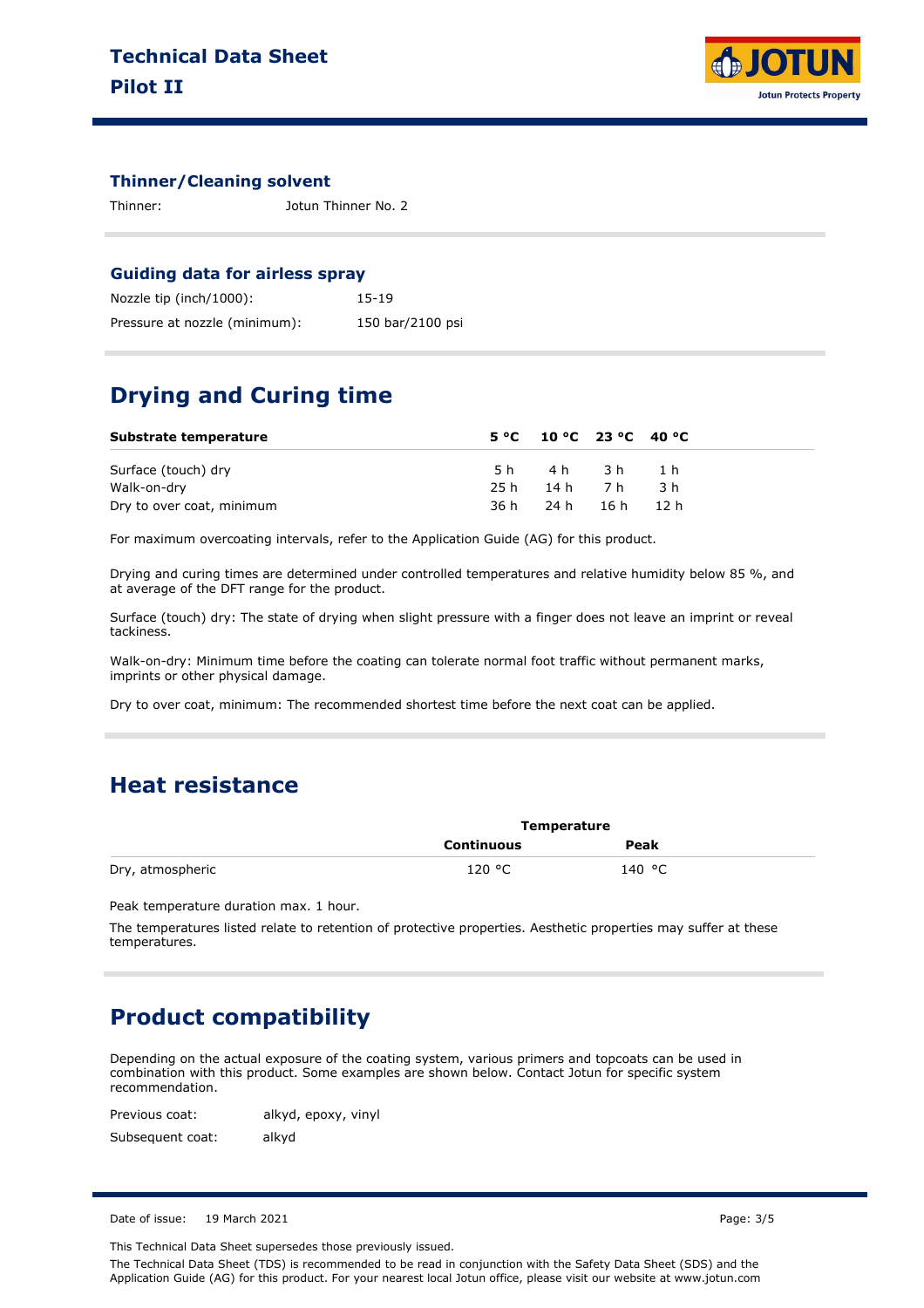

# **Packaging (typical)**

|          | <b>Volume</b> | <b>Size of containers</b> |  |
|----------|---------------|---------------------------|--|
|          | (litres)      | (litres)                  |  |
| Pilot II | 5/20          | 5/20                      |  |

The volume stated is for factory made colours. Note that local variants in pack size and filled volumes can vary due to local regulations.

### **Storage**

The product must be stored in accordance with national regulations. Keep the containers in a dry, cool, well ventilated space and away from sources of heat and ignition. Containers must be kept tightly closed. Handle with care.

### **Shelf life at 23 °C**

Pilot II 48 month(s)

In some markets commercial shelf life can be dictated shorter by local legislation. The above is minimum shelf life, thereafter the paint quality is subject to re-inspection.

### **Caution**

This product is for professional use only. The applicators and operators shall be trained, experienced and have the capability and equipment to mix/stir and apply the coatings correctly and according to Jotun's technical documentation. Applicators and operators shall use appropriate personal protection equipment when using this product. This guideline is given based on the current knowledge of the product. Any suggested deviation to suit the site conditions shall be forwarded to the responsible Jotun representative for approval before commencing the work.

# **Health and safety**

Please observe the precautionary notices displayed on the container. Use under well ventilated conditions. Do not inhale spray mist. Avoid skin contact. Spillage on the skin should immediately be removed with suitable cleanser, soap and water. Eyes should be well flushed with water and medical attention sought immediately.

# **Colour variation**

When applicable, products primarily meant for use as primers or antifoulings may have slight colour variations from batch to batch. Such products and epoxy based products used as a finish coat may chalk when exposed to sunlight and weathering.

Colour and gloss retention on topcoats/finish coats may vary depending on type of colour, exposure environment such as temperature, UV intensity etc., application quality and generic type of paint. Contact your local Jotun office for further information.

# **Disclaimer**

Date of issue: 19 March 2021 Page: 4/5

This Technical Data Sheet supersedes those previously issued.

The Technical Data Sheet (TDS) is recommended to be read in conjunction with the Safety Data Sheet (SDS) and the Application Guide (AG) for this product. For your nearest local Jotun office, please visit our website at www.jotun.com